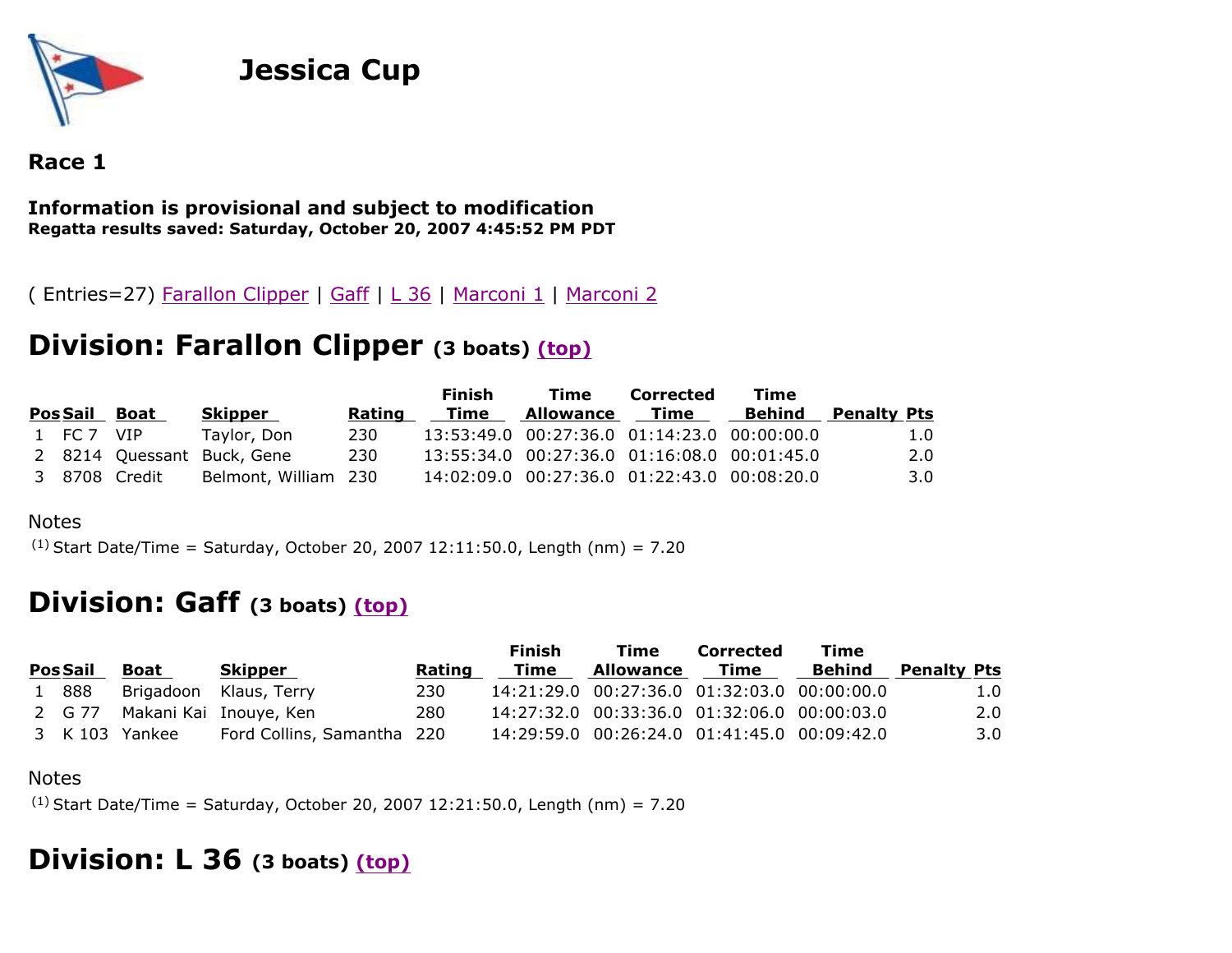|  |      |                     |                                | <b>Finish</b> |      | Time                                        | Corrected | Time |                           |  |
|--|------|---------------------|--------------------------------|---------------|------|---------------------------------------------|-----------|------|---------------------------|--|
|  |      | <b>PosSail Boat</b> | Skipper                        | Rating        | Time | <b>Allowance Time</b>                       |           |      | <b>Behind</b> Penalty Pts |  |
|  |      |                     | 1 5 Papoose Edwards, Allen 240 |               |      | 13:49:27.0 00:28:48.0 01:03:49.0 00:00:00.0 |           |      | 1.0                       |  |
|  | 2 7  | Olé                 | Hamilton, John 240             |               |      | 13:55:01.0 00:28:48.0 01:09:23.0 00:05:34.0 |           |      | 2.0                       |  |
|  | 3 71 | Leda                | James, David 240               |               |      | 13:56:09.0 00:28:48.0 01:10:31.0 00:06:42.0 |           |      | 3.0                       |  |

#### Notes

 $(1)$  Start Date/Time = Saturday, October 20, 2007 12:16:50.0, Length (nm) = 7.20

# **Division: Marconi 1 (9 boats) (top)**

|          |                    |                          |        | <b>Finish</b> | <b>Time</b>      | <b>Corrected</b>   | <b>Time</b>   |                                                                                                                                                                                                                                                                                                                                                                                      |            |
|----------|--------------------|--------------------------|--------|---------------|------------------|--------------------|---------------|--------------------------------------------------------------------------------------------------------------------------------------------------------------------------------------------------------------------------------------------------------------------------------------------------------------------------------------------------------------------------------------|------------|
| Pos Sail | Boat               | <b>Skipper</b>           | Rating | Time          | <b>Allowance</b> | Time               | <b>Behind</b> | Penalty                                                                                                                                                                                                                                                                                                                                                                              | <b>Pts</b> |
| I C 10   | Bolero             | Murison, Tim             | 217    |               |                  |                    |               |                                                                                                                                                                                                                                                                                                                                                                                      | 1.0        |
| 8502     | Alpha              | Pfaff, Richard           | 176    |               |                  |                    |               |                                                                                                                                                                                                                                                                                                                                                                                      | 2.0        |
| X 9      | Santana            | Kaplan, Paul & Christine | 203    |               |                  |                    |               |                                                                                                                                                                                                                                                                                                                                                                                      | 3.0        |
| M 139    | <b>Bright Star</b> | Hall, Ted                | 190    |               |                  |                    |               |                                                                                                                                                                                                                                                                                                                                                                                      | 4.0        |
| 1946     | Kate II            | Emerick, Roger           | 179    |               |                  |                    |               |                                                                                                                                                                                                                                                                                                                                                                                      | 5.0        |
| - 2      | Valiant            | McNish, Jeff             | 230    |               |                  |                    |               |                                                                                                                                                                                                                                                                                                                                                                                      | 6.0        |
| 47033    |                    | Hanelt, Bob              | 215    |               |                  |                    |               |                                                                                                                                                                                                                                                                                                                                                                                      | 7.0        |
| 1991     | Elizabeth Muir     | Haywood, Peter           | 240    |               |                  |                    |               |                                                                                                                                                                                                                                                                                                                                                                                      | 8.0        |
| DNS 934  | Radiant            | Kitchen, Jonathan        | 223    |               |                  | No Time            | No Time       | <b>DNS</b>                                                                                                                                                                                                                                                                                                                                                                           | 10.0       |
|          |                    | Lydia                    |        |               |                  | No Time 00:26:45.6 |               | 13:37:31.0 00:26:02.4 01:09:38.6 00:00:00.0<br>13:33:45.0 00:21:07.2 01:10:47.8 00:01:09.2<br>13:38:06.0 00:24:21.6 01:11:54.4 00:02:15.8<br>13:41:40.0 00:22:48.0 01:17:02.0 00:07:23.4<br>13:42:06.0 00:21:28.8 01:18:47.2 00:09:08.6<br>13:54:50.0 00:27:36.0 01:25:24.0 00:15:45.4<br>13:57:21.0 00:25:48.0 01:29:43.0 00:20:04.4<br>14:03:43.0 00:28:48.0 01:33:05.0 00:23:26.4 |            |

#### Notes

 $(1)$  Start Date/Time = Saturday, October 20, 2007 12:01:50.0, Length (nm) = 7.20

# **Division: Marconi 2 (9 boats) (top)**

|     |          |                |                     |        | <b>Finish</b> | Time                                        | <b>Corrected</b> | Time          |                |            |
|-----|----------|----------------|---------------------|--------|---------------|---------------------------------------------|------------------|---------------|----------------|------------|
|     | Pos Sail | Boat           | Skipper             | Rating | Time          | <b>Allowance</b>                            | Time             | <b>Behind</b> | <b>Penalty</b> | <b>Pts</b> |
|     | 8199     | Chorus         | English, Peter      | 232    | 13:40:41.0    | 00:27:50.4 01:06:00.6 00:00:00.0            |                  |               |                | 1.0        |
|     | Y 42     | <b>Flotsam</b> | Bros, Clerk         | 235    |               | 13:42:14.0 00:28:12.0 01:07:12.0 00:01:11.4 |                  |               |                | 2.0        |
| 3   | 28263    | Adagio         | Howell, David       | 270    |               | 14:02:41.0 00:32:24.0 01:23:27.0 00:17:26.4 |                  |               |                | 3.0        |
| 4   | J 252    | Saltana        | Vincent, John       | 266    |               | 14:02:55.0 00:31:55.2 01:24:09.8 00:18:09.2 |                  |               |                | 4.0        |
| 5.  | 22       |                | Welch, Steven       | 220    |               | 14:08:38.0 00:26:24.0 01:35:24.0 00:29:23.4 |                  |               |                | 5.0        |
| 6.  | M- 77    | Tehani         | Gaetani, Paul       | 290    |               | 14:21:56.0 00:34:48.0 01:40:18.0 00:34:17.4 |                  |               |                | 6.0        |
|     | M 134    | Nomad          | Ruddick, Richard L. | 260    |               | 14:18:39.0 00:31:12.0 01:40:37.0 00:34:36.4 |                  |               |                | 7.0        |
| 8   | 152      | Wanderer II    | Sobert, Roy         | 285    |               | 14:24:54.0 00:34:12.0 01:43:52.0 00:37:51.4 |                  |               |                | 8.0        |
| DNS | -44      | Vixen          | Kibler, Steven      | 255    | No Time       | 00:30:36.0                                  | No Time          | No Time       | <b>DNS</b>     | 10.0       |